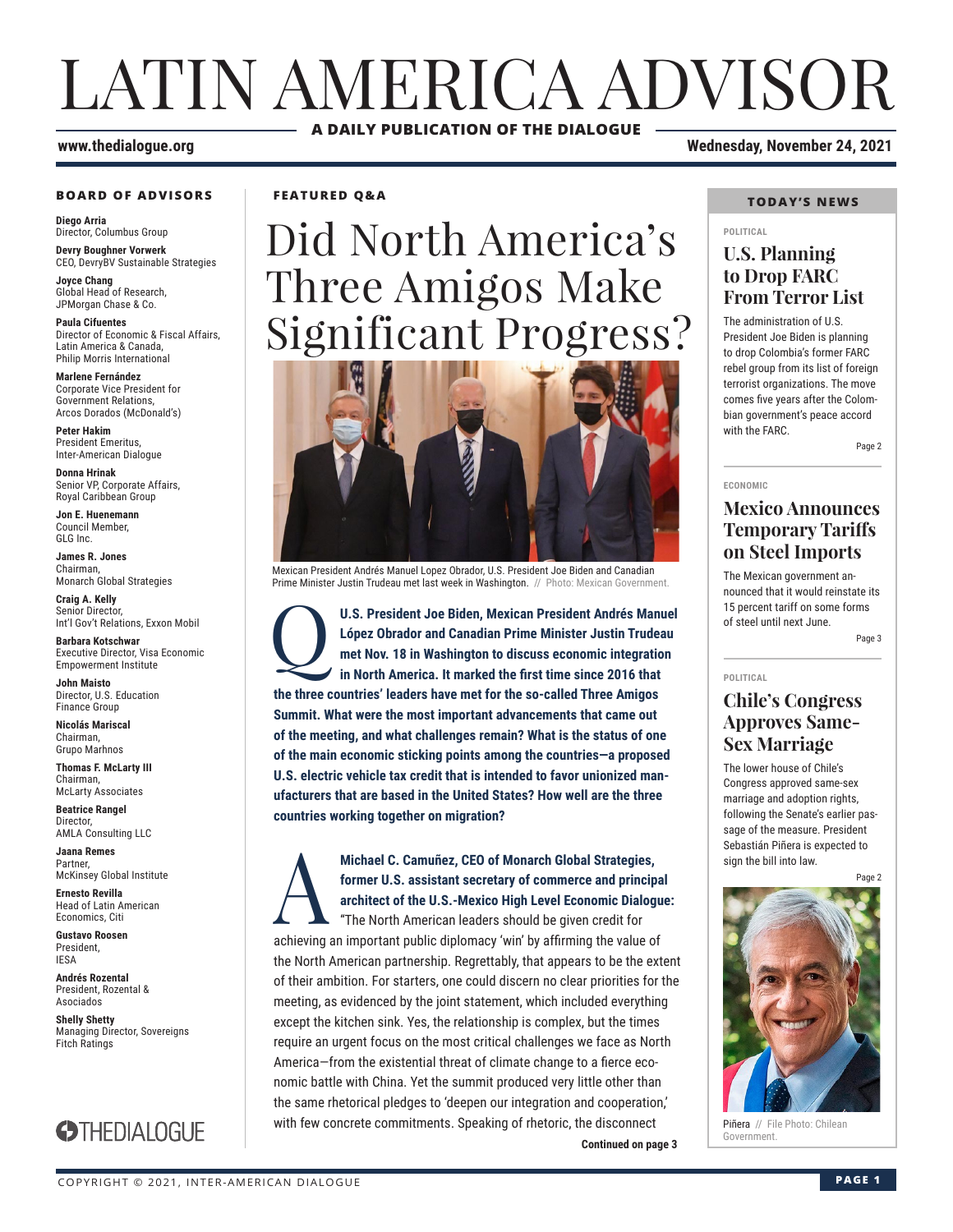### **POLITICAL NEWS**

# U.S. Planning to Drop Colombia's FARC From Terror List

The administration of U.S. President Joe Biden is planning to drop the former Revolutionary Armed Forces of Colombia, or FARC, from a list of foreign terrorist groups, The Wall Street Journal reported Monday. The move is intended to show U.S. support for the South American country's peace deal, which Colombia's government signed with the FARC in 2016. The White House has notified Congress of its intention to drop the FARC from the list, though the administration plans to issue new terrorism designations for at least one splinter group that has broken with the FARC, The Washington Post reported. The administration is planning to list the new Marquetalia group, which is headed by a former FARC commander and operates along the Colombia-Venezuela border, as a terrorist organization, The Wall Street Journal reported. Additionally, the Biden administration is still planning to keep intact existing indictments against individual rebels for crimes including drug trafficking, The Washington Post reported. On Tuesday, State Department spokesman Ned Price called Colombia's 2016 peace accord "a seminal turning point" in the half-century conflict between numerous Colombian presidential administrations and the FARC. "It is something to be commended" and "we have sought to preserve" it, he said. Price added that there would be "upcoming actions ... with regard to the FARC," but he declined to specify what they would be. U.S. law requires the White House to notify Congress seven days before adding or removing groups from the foreign terrorist list. The FARC began to demo-

### **SUBSCRIBER NOTICE**

The Latin America Advisor will not be published on Thursday and Friday of this week in observance of the Thanksgiving holiday in the United States. We will resume publishing on Monday, Nov. 29.

bilize shortly after the peace deal was signed five years ago today, and Colombia's Congress ratified it six days later, on Nov. 30, 2016. Some 13,000 rebels laid down their weapons shortly after the deal took effect, though splinter groups remain. "For the Biden administration, this is a low-cost thing to do," Sergio Jaramillo, the Colombian government's architect of the peace talks, told The Wall Street Journal. "It sends the signal to the FARC, 'it is been five years, you've done your bit, behaved properly, and we're delisting you.' "

# Old Tactics Remain in Venezuela's Local Elections: E.U.

Venezuela's regional elections last Sunday occurred under better conditions than past votes, but problems such as the use of public money to benefit pro-government candidates still plagued the vote, European Union monitors announced Tuesday, the Associated Press reported. The disqualification of some opposition candidates and the death of a voter near a polling station also marred the balloting, the monitors said in announcing their preliminary findings. The country's main opposition parties participated in the election for the first time since 2018, but pro-government candidates still won most of the regional and local offices. "The regional and municipal elections of November 21 were a first and crucial test for the return of most of the opposition parties to the elections in Venezuela," the E.U. observers said in their initial report, which they presented in Caracas, the AP reported. "The electoral process showed the persistence of structural deficiencies, although electoral conditions improved compared to the three previous national elections." Irregularities highlighted in the E.U. report included delays in balloting stations' opening and closing times, preferred access to gasoline for pro-government candidates, disproportionate coverage for pro-Maduro candidates on state television and the distribution of food and other goods for political purposes. "Throughout the country, except in the state of Amazonas, an abuse of the assisted vote was

### **NEWS BRIEFS**

### **Chile's Congress Approves Same-Sex Marriage, Adoption Rights**

Chile's lower house of Congress on Tuesday approved a bill to legalize marriage and adoption by same-sex couples, the Associated Press reported. While Chile legalized same-sex civil unions in 2015, the law did not allow the adoption of children by same-sex couples. The Senate has already approved the measure after it was stalled for about four years. President Sebastián Piñera is expected to sign it into law.

## **Nicaragua's Interior Ministry Ends Visa Requirements for Cubans**

The Nicaraguan interior ministry announced the removal of visa requirements for Cuban citizens in the country on Monday, the Associated Press reported. According to a statement from the ministry, the government made this decision "with the purpose of promoting commerce, tourism and humanitarian family relations." Nicaraguan President Daniel Ortega, who was re-elected earlier this month in a vote viewed internationally as a sham, has been a longtime ally of the Cuban government.

## **Guatemala Declares State of Emergency Amid Conflict at Nickel Mine**

Guatemala's government has declared a state of emergency in the eastern town of El Estor amid a conflict between Indigenous residents and the owners of a Swiss-owned nickel mine, which they accuse of pollution, Agence France-Presse reported. Subsistence fishermen in the area accuse the Guatemalan Nickel Company's Fénix mine of polluting Lake Izabal, which they say has taken a toll on fishing. The company is a subsidiary of Swiss-based Solway Investment Group. The government's decree restricts gatherings and movement in the area.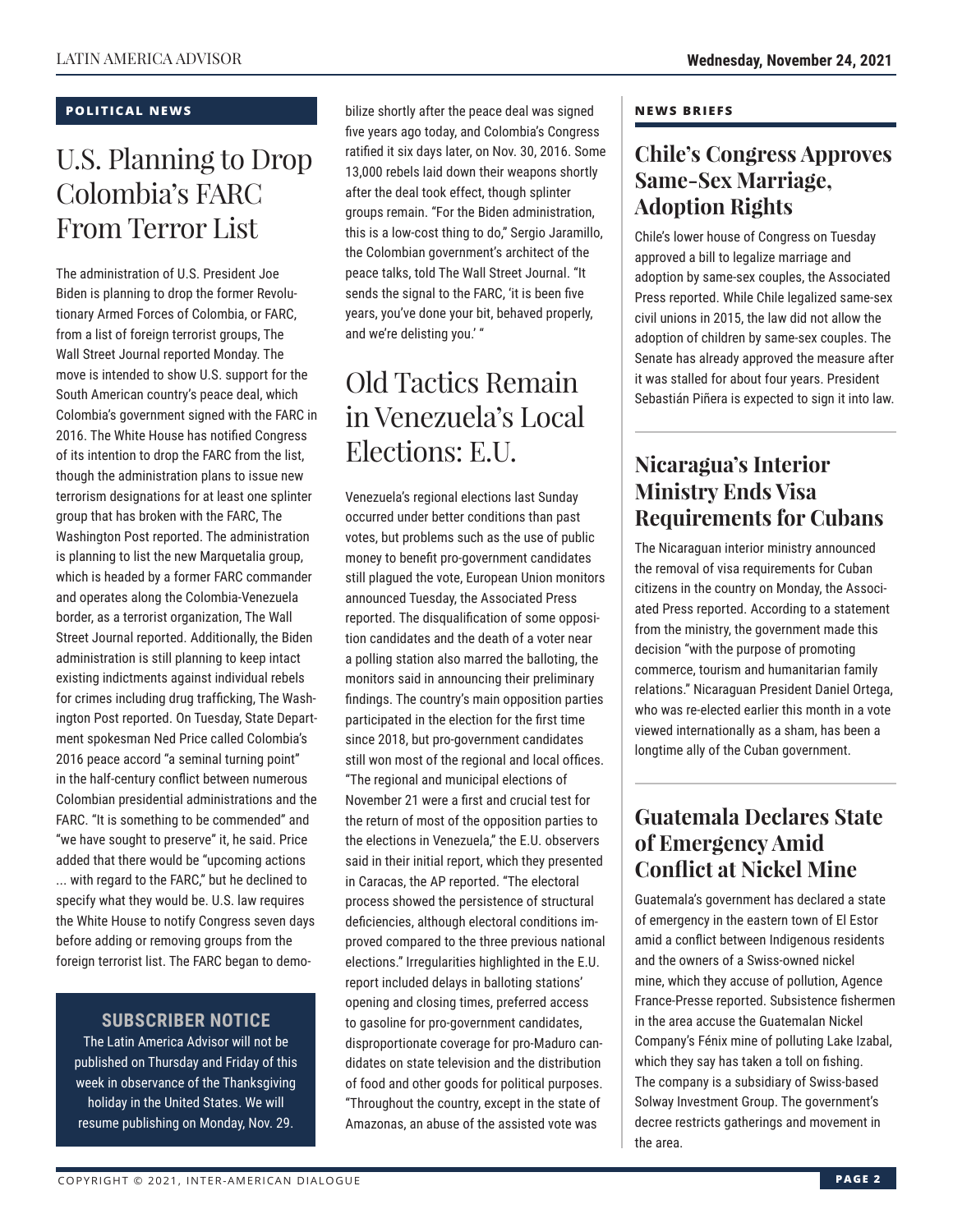observed," the report said. Vanessa Neumann, a former Venezuelan ambassador to the United Kingdom appointed by opposition leader Juan Guaidó, told the Advisor that participating in the election could benefit the opposition in the future. "To be fair, the opposition never had a chance, but, as I have argued previously in this publication, Norway and the Europeans wanted them to participate, and the opposition does need to lay the groundwork for the electoral mechanisms that will one day hopefully be needed—perhaps even in 2024," Neumann told the Advisor.

### **ECONOMIC NEWS**

# Mexico Announces Temporary Tariffs on Some Steel Imports

The Mexican government announced Monday that it would reinstate the 15 percent import tariff on some forms of steel until the end of June 2022, when it will begin to gradually decrease it until the end of 2024, according to the country's Official Gazette. The tariff's reinstatement a year after its cancellation aims to boost the recovery of Mexico's steel industry following the effects of the Covid-19 pandemic, El Financiero reported. The Mexican steel industry "requires a period of adjustment that allows it to resort to the necessary legal instruments against unfair trade practices," the government said in the decree. Mexico previously imposed steel tariffs in 2018 after then-U.S. President Donald Trump slapped 25 percent tariffs on steel imports citing national security, Reuters reported. Following the suspension of these "Section 232" tariffs on U.S. trading partners including Mexico, the Mexican government canceled its own steel import tariffs. Mexico's new temporary measure will apply to more than 100 steel products. The move follows the September relaunching of high-level economic talks between U.S. and Mexican officials. [Editor's note: See related **[Q&A](http://www.thedialogue.org/wp-content/uploads/2021/09/LAA210927.pdf)** in the Sept. 27 issue of the Advisor.]

### **FEATURED Q&A / Continued from page 1**

between what was said, especially by AMLO's public opening remarks, and the reality on the ground in Mexico, was truly breathtaking. Anyone trying to do business in Mexico right now was left scratching their head given the challenges in a rapidly deteriorating business climate that shows no signs of improving. The Canadians appeared ready to speak truth to power—challenging U.S. protectionist policies in the electric vehicle manufacturing sector—but there is no indication the United States followed suit, especially with respect to the energy counter-reform that could well be adopted in Mexico and the calamitous environmental and economic consequences it threatens. If, as AMLO purportedly stated to his counterparts, the leaders were 'speaking the same language, though in a different tongue,' then the North American Leaders' Summit looks regrettably like an economic Tower of Babel. Until we can talk honestly, as amigos, about our common challenges and concerns, we will be resigned to watch China eat our lunch."

### Arturo Sarukhan, board member<br>
of the Inter-American Dialogue<br>
and former Mexican ambas-<br>
sador to the United States:<br>
"Two drivers triggered the reconvening of **of the Inter-American Dialogue and former Mexican ambassador to the United States:**

"Two drivers triggered the reconvening of the summit. The first was Biden's laudable efforts to rescue and reconstruct the institutional framework of U.S. diplomacy. That the summit occurred after a five-year hiatus at a time of ongoing disruptions to joint supply chains and production platforms in North America, a pandemic, the race against climate degradation and an unprecedented number of people on the move—migrants and refugees—across the Americas was prescient. As Washington recalibrates its relationship with China, it will hopefully help underscore to U.S. policymakers that that goal will only be achieved if Mexico and Canada are an integral part of the strategy, particularly regarding trade, ally-shoring, the digital economy and cybersecurity. Second,

whereas in the past Canada tended to resist the trilateralization of North American ties (because, the thinking went, it subtracted from its relationship with Washington) and Mexico tended to foster it (to provide a united front vis-à-vis a common neighbor), this time around it was the United States that likely sought to trilateralize the agenda, particularly with Mexico in mind. Doing so might erect Canadian and U.S. guardrails around some of López Obrador's more onerous policies, particularly regarding renewables, a green economy, climate change and energy efficiency, and in the process ensure the administration does not frontally antagonize Mexico and jeopardize its willingness to continue supporting Biden's main priority in the relationship: abating migration. But this could end up being a race against time and a policy prescription that could eventually lead to self-inflicted wounds for the United States, as López Obrador doubles down on his pet policies in his remaining three years in office and as the flow of undocumented Mexicans to the United States continues to grow, the Mexican economy continues to deteriorate, attacks on Mexico's checks and balances and democracy persist, and the rule of law deteriorates further."

Carlo Dade, director of the<br>Centre for Trade and Invest<br>at the Canada West Founda<br>and member of the Mexical<br>Central on Foreign Belationa: "The over **Centre for Trade and Investment at the Canada West Foundation and member of the Mexican Council on Foreign Relations:** "The overriding tone of disappointment and trepidation in Canada during the 2021 North American Leaders' Summit mirrors recent public opinion polling by Angus Reid, which shows Canadians to be 'at best more skeptical—and at worst more cynical' about North American relations, which for Canadians means relations with the United States. As bad as the national picture is in Canada, the mood in western Canada is worse. Attention at the summit focused on subsidies for electric vehicles but ignored the more egregious threat of new Mandatory Country of Origin **Continued on page 4**